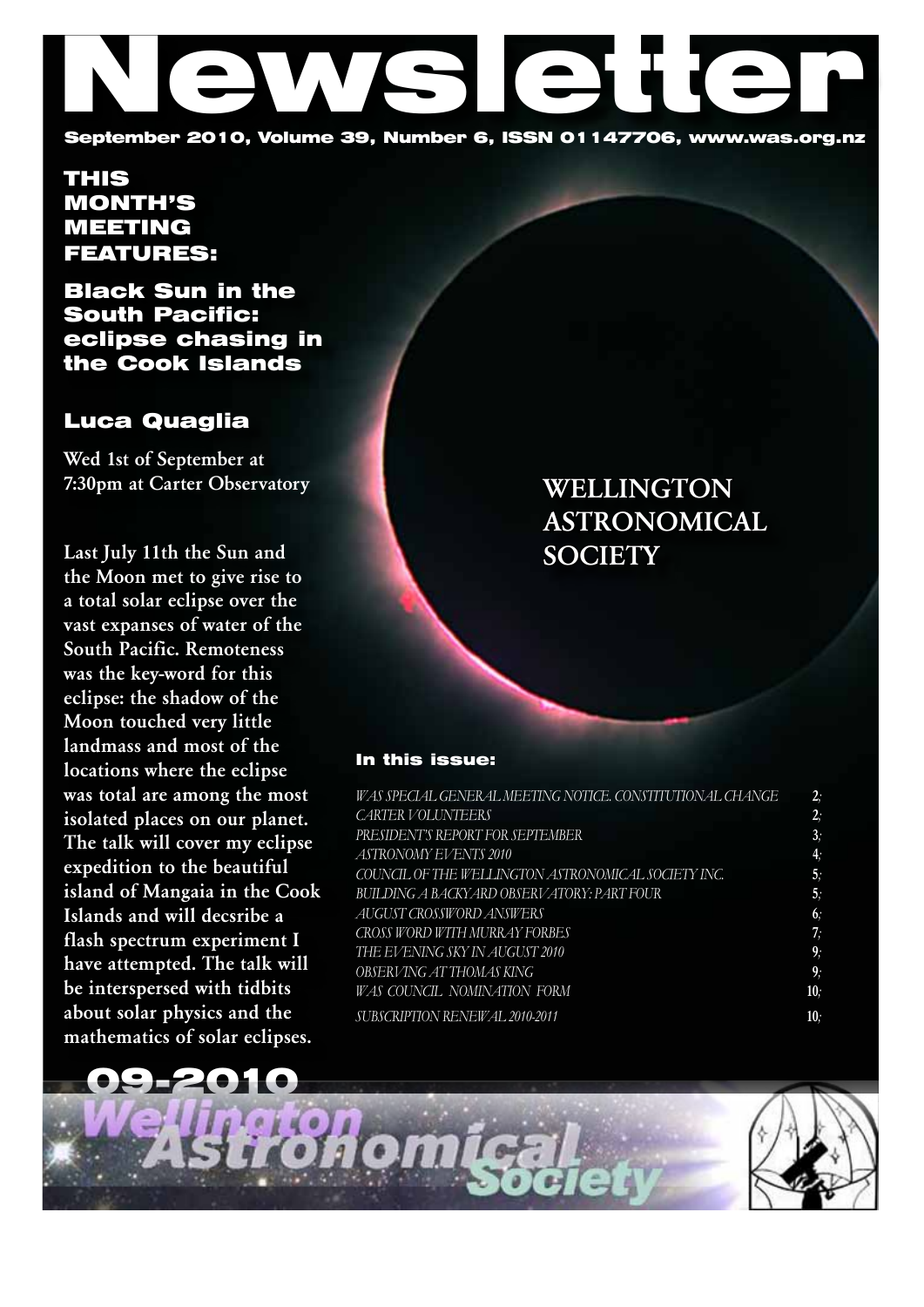

## WAS Special general Meeting Notice. Constitutional change

A Special General Meeting will be held at 7:30 pm on Wednesday 1st of September at Carter Observatory before the normal monthly meeting scheduled for that night.

The following change to the Quorum requirements for General Meetings has been moved:

#### Current wording:

*Section 16 (7) The quorum for all General Meetings of the Society shall be 25 Ordinary, Associate, Family or Life Members present in person. No business shall be transacted at any General Meeting unless a quorum is present at the commencement of such meeting. If within 30 minutes from the time appointed for the holding of the meeting a quorum is not present, the meeting if convened upon the requisition of the members shall be dissolved.*

*In any other case, the meeting may be adjourned by the chairperson to such time and place as he or she may appoint.*

#### Proposed wording:

*Section 16 (7) The quorum for all General Meetings of the Society shall be calculated from the total number of all Ordinary, Associate, Family or Life Members of the Society. This quorum will be either 25% of the total number or 25 such Members, whichever is the lesser amount. No business shall be transacted at any General Meeting unless a quorum is present at the commencement of such a meeting. If within 30 minutes from the time appointed for the holding of the meeting a quorum is not present, then* 

## CARTER VOLUNTEERS

Remember we are now based at the New Carter Observatory and at the first meeting at Carter I called for volunteers to assist in the running of the very famous Thomas Cooke Refractor at Carter on Saturday evenings. Carter will be open to the public every Saturday evening and the Wellington Astronomical Society will be assisting in running this telescope and maybe another as well.

The response for volunteers was very encouraging and we have 15 names down as volunteers. Claire from Carter will be in

*the meeting shall stand adjourned to the next scheduled normal meeting date, place, and time, and if at the adjourned meeting a quorum is not present within 30 minutes from the time appointed for the meeting the number of persons present and entitled to vote at the expiration of that time shall constitute a quorum.*

#### Explanation:

When the number 25 was originally put in the constitution we had about 100 members. In 2008 we did not have 25 members available at the November meeting and the AGM had to be postponed to December. The current paid up membership is about 70 so a quorum of 25% would be about 17. This approach to quorum definition would minimise the risk of failing to meet quorum if membership or attendance numbers should fall again and defines a method to ensure a quorum at the next meeting.

The proposed adjournment sub clause constrains opportunity for a hostile takeover to take place. It is suggested that discussion be allowed about the actual percentage and number etc and if someone wants to propose amendment(s) to this motion then that should be in order.

If a proposed amendment is adopted then the new substantive motion should be put to a separate vote and if the amendment fails then the original motion should be put to the vote or other amendments be considered.



touch by e-mail with each of you as to how the roster will work. Remember we are getting the full use of these facilities for our meetings once a month for nothing.

When we were at the Royal Society Rooms we were paying up to \$1000 per year. So any contribution you make will be a huge saving for the society. So think of it as your contribution to help the society to save some money.

This is being moved as an SGM rather than at the AGM so that it can be in effect by the next AGM.

It is also moved that the Registered Office be amended:

#### Current wording:

*Section 20. (1) The registered office of the Society shall be situated at Science House, Turnbull Street, Thorndon, WELLINGTON, or such place as the Council shall decide from time to time.*

#### Proposed wording:

*Section 20. (1) The registered office of the Society shall be situated at Carter Observatory Botanic Gardens Upland Road WELLINGTON, or such place as the Council shall decide from time to time.*

#### Explanation:

As we no longer meet at RSNZ it seems more appropriate to have Carter as our registered street address where we have a number of members on staff.

Proposed: *John Talbot*

Seconded: *Gordon Hudson*

Dated: 30-May-2010

*A hundred years ago on 22 August 1910, the Wellington Philosophical Society, now the Royal Society of New Zealand Wellington Branch, formed an Astronomical Section. Thus was formed the beginnings of what are now Wellington Astronomical Society and the Phoenix Astronomical Society, both formed more than a decade ago from the Astronomical Section.*

*In 1912 an observatory was built in the Botanic Gardens.*

*Carter had died in 1896, bequesting £2,240 for an observatory, now named after him. It took over 40 years.*

*And note the spelling of Kelburne.*

*George Jones*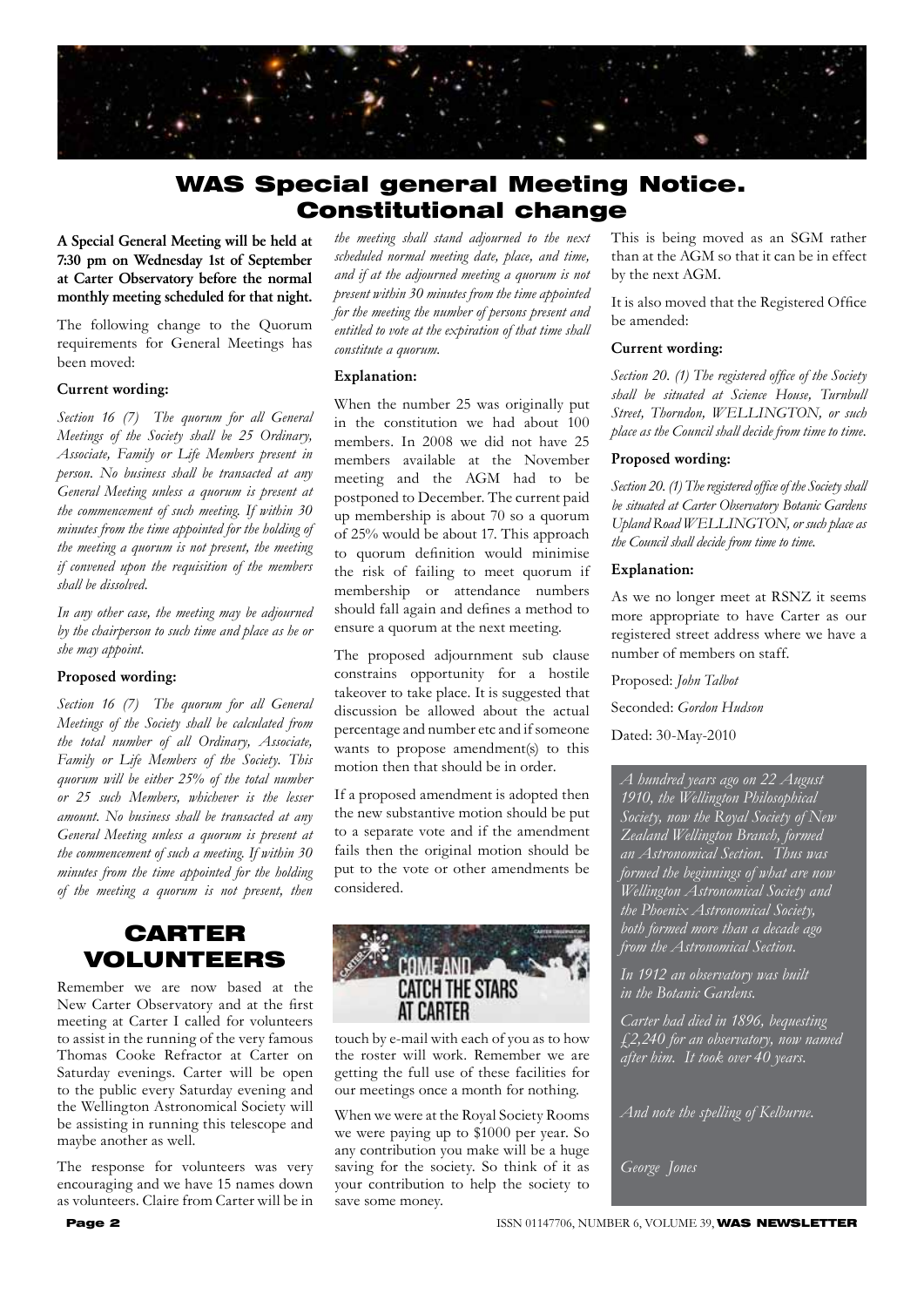

## PRESIDENT's REPORT FOR SEPTEMBER

The meeting last month was supposed to start off with a Special General Meeting so that we could change our constitution to make it easier to have the required number of members present for our next AGM. However for the special meeting we still needed to have 25 paid up members, although we had more than 25 people attend we needed to have 25 paid up members we fell short by 3 members. The change in the constitution is to avoid the very situation we found ourselves in so we now have to carry it over to September. Now because this is the end of the financial year and subs are now due we can avoid the problem of not having enough paid up member

present because we can say they were paid up members over the last year and the fact that we still have to pay for the coming financial year. Therefore we can say that anyone who is present at the next Special General Meeting can be deemed to be paid up members providing they were members during the previous year. This also applies to new and prospective members who may be there for this meeting.

## SUBS ARE NOW DUE

Last months presentation on Variable Stars using only Binoculars was most informative and well presented by Dr Aline Homes. She showed how

simple it is to contribute to science with the most basic of equipment.

This flowed on nicely from the Research Group meeting prior to the main meeting where we talked about variable stars and some up coming events.

John Fields talk on the Night Sky was very well done and this shows his knowledge of the night sky and made it easy for anyone to be able to follow. Also Johns article on the building of his observatory is quite fascinating and we look forward to some spectacular photographs.

*The monthly Night Sky at the Pauatahanui observatory had to be canceled yet again because of the ground conditions at the site.*



**WAS NEWSLETTER** VOLUME 39, NUMBER 6, ISSN 01147706 **Page 3**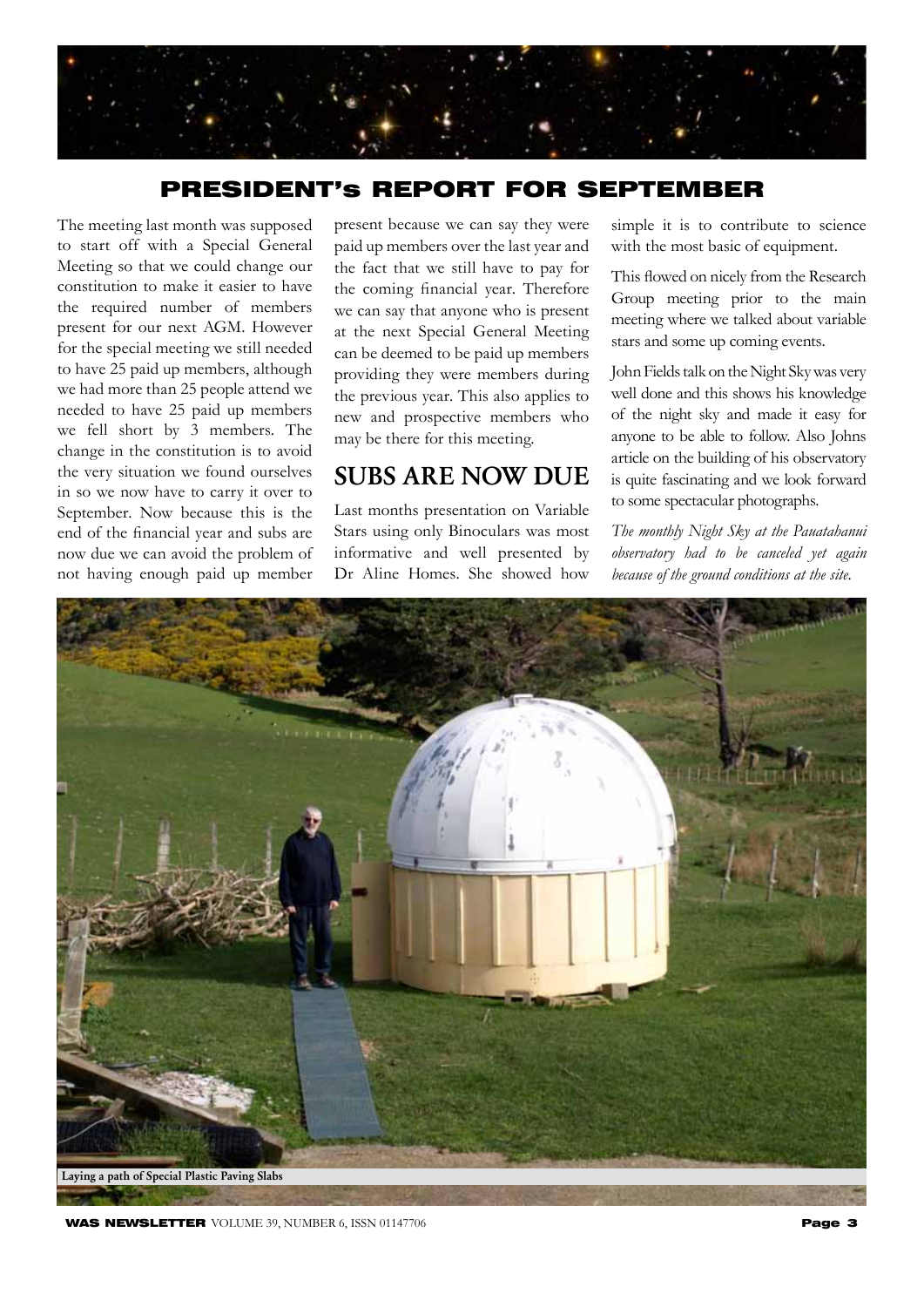

On the weekend of the 21st Chris Mongatti and I went out to the observatory and laid a path of Special Plastic Paving Slabs each slab 400mm square and they interlock so we now have a paved plastic path to the observatory (see photo). These paving slabs were donated by the Gifford Observatory which originally came from Carter Observatory as you may remember they were on the ground under the old Pipe Henge that used to be there. Thanks Gifford Observatory.

The next observing at Pauatahanui will be on September 11th. New Moon is on the 8th of September so there will be a crescent moon in the sky which will be ideal for observers to look at.

The Stellar Cruxword that I get from Northland will be back and in next month's newsletter.

#### Remember the Research Group meeting starts an hour before the main meeting.

The Public Night program on the Saturdays is running very well and thanks to those who have given up

their Saturday Nights to help Ross man the Thomas Cooke Telescope.

Members are now able to park at the Skyline carpark on the evenings of our meeting and in fact any time as it is not a pay and display it is free parking but for a two hour time limit.

Recently I attended a symposium called "Urban Design Protocol" run by the 'Ministry for the Environment' this was a one day symposium about Stretching the Horizon perhaps it should have been Lighting the horizon so that you could see it better at night. The only mention of lighting was that the idea is to go back to White Lights as you can see better at night the fact that they cause glare didn't seem to enter into the equation. This meeting was attended by about 120 people with speakers from Australia and from the UK and from Councils and Architects and designers and Roading Engineers throughout the country.

The night time environment was barely touched on except by the speaker from the UK who showed one area of night

## ASTRONOMY EVENTS 2010

#### October

International Space Week

October 4 – 10 Astronomy Day – 16 October – Astronomy Week 11 – 17

#### December

December 21st – Total Lunar Eclipse – much of New Zealand and the Queensland coast will see the Moon rise totally eclipsed.

#### Times of events:

Phase NZDST Starts 7.32pm Totality starts 8.40pm Maximum 9.18pm Totality ends 9.53pm Ends 11.01pm





lighting using the Sodium lights which was very effective.

I spoke to several attendees during the breaks about lighting but I feel it fell on deaf ears. Ideally there should have been a presentation about proper lighting at this meeting.

On October the 15th Carter Observatory will have in place a new exhibition about the Life and achievements of the late Peter Read. There will feature his 6" Refracting Telescope which I am in the process of restoring along with 21 of his original paintings and some film footage from his past shows (providing TVNZ allow Carter to use them).

We at Carter are in contact with one of his sons and he is going to loan us some of Peters material from his shows. We will be interviewing people who used to know Peter and worked with him and this will be a 10 min show of memories of and about Peter Read.

This show will run until about July next year and following that we are looking at sending it on tour around the country.

#### Research Astronomy Group

*Two bright events. Feasible with 6inch scopes.*

#### Asteroid events Sept near Wellington:

Sat 25 Sept 09:48 (11650) 1997 CN occults HIP 91347 (mag 5.9)

Nice bright target early evening but near full moon.

#### Lunar events:

Tuesday 2010 Sep 14 9 6 37 Gr 2379 G6  $8.6$   $8.2$  41+ 79  $41$  \*\*

GRAZE: CA 12.2S; Dist. 22km in az.<br>155deg. [Lat =-41.50+0.36(E.Long- $[Lat = -41.50 + 0.36(E.Long-$ 174.77)]

Well away from terminator glare. Half moon.

Path runs through Wairarapa eastern hills about 3 Km east of Martinborough.

Good peaks from +3km to -8 km.

Tuesday night Possible good Team effort ??

**Page 4 ISSN 01147706, NUMBER 6, VOLUME 39, WAS NEWSLETTER**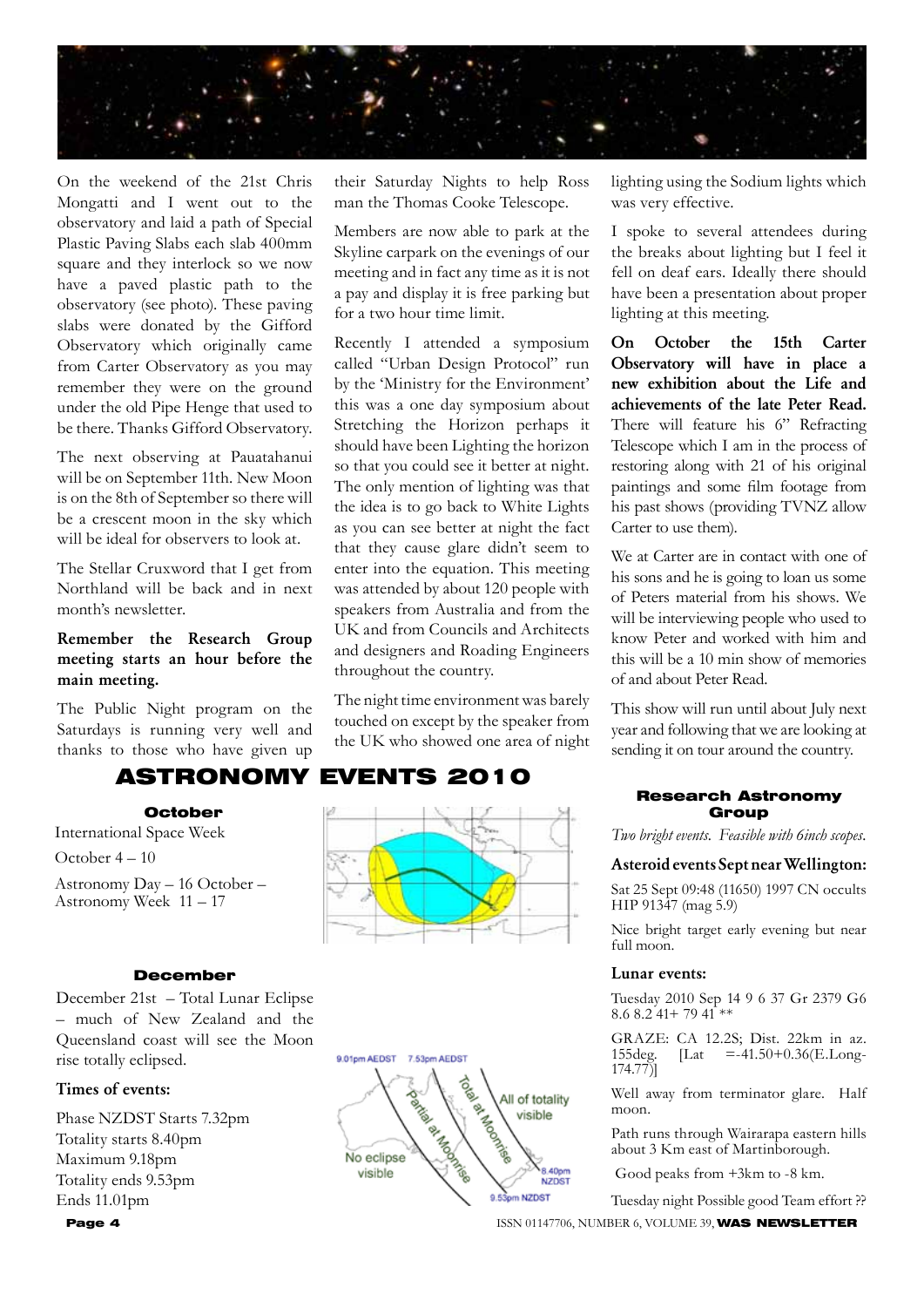

#### Recent observations, mostly of Mercury and Venus.

#### *By Ross Powell.*

There have been some recent nights when the sky was clear of cloud, and the air very still (good 'seeing'). These are the best conditions for seeing planetary detail, and usually occur in winter, often when a light southerly wind dies away. Both Venus and Mercury have been well placed in the evening sky after sunset. Mercury appeared as a reddish coloured object, shining steadily, below and to the left of Venus. When I have seen it previously, it has appeared pink. Through the Cooke refractor ( 9.75 '' aperture) I saw it as a quarter moon shape, with a round, dark area in the middle, near the terminator (the line between night and day). The colour was a rusty red. Through the smaller 5'' refractor attached to the Cooke, it appeared similar, but the colour was less obvious.

Venus usually appears as a brilliant white object, with a darker patch near the terminator. It showed a quarter phase also, being near its greatest elongation (angle from the sun). On an exceptionally still evening recently I saw something different. With the Thomas King telescope (5.5'' aperture refractor), I saw a spiral pattern in the atmosphere of Venus, and no dark patch near the terminator. It resembled those photographed by space probes in ultraviolet light, so I was surprised to see it in visible light. The image was very steady.

The dark area near the terminator, seen when the air is less steady, may be an effect of seeing the planet side on, at right angles to the direction of the sun`s rays. It may just be poorly illuminated. Why this effect should disappear in exceptional seeing is an interesting question. Mercury also had a dark area in the middle, near the terminator. This was very round and may be a surface feature such as the Caloris basin. Mercury has negligible atmoshere.

Now is the time to see Beta Cygni (Albireo), the famous binary star. The two components are yellow and blue, and easily separated. On a line between Vega and Altair, it is about half way.

Messier 11, the 'Wild Duck' cluster is near the tail of Aquila. It has a fan shape in the Thomas King, and is a beautiful, complex nebula in the Cooke.

## COUNCIL OF THE WELLINGTON ASTRONOMICAL SOCIETY INC.

*President:*  Gordon Hudson gordon@kpo.org.nz Ph 04 236 5125

*Vice-President*: Roger Butland roger.j.butland@xtra.co.nz Ph 04 478 0419

*Secretary:* Ross Powell rossapowell@hotmail.com Ph 04 389 9765

*Treasurer:* John Talbot john.talbot@xtra.co.nz Ph 04 293 4620

*Newsletter Editor:*  Haritina Mogosanu editor@was.org.nz

#### *Committee*

Frank Andrews frank.andrews@paradise.net.nz Chris Mongatti chrismon@xtra.co.nz Mob o21 890 222 John Homes john.homes@actrix.co.nz

Aline Homes aline.homes@actrix.co.nz

*Positions Outside Council Email newsletter* Murray Forbes murray\_forbes@xtra.co.nz

www.was.org.nz

#### Building a Backyard Observatory: Part Four

*John Field*

#### Polar aligning your telescope

With the dome completed and the telescope and mount in place I was itching to see how well the system works. An initial viewing of the Moon and double Alpha Centauri revealed lovely sharp and crisp images; the detail on the Moon was far superior to what I had seen through a telescope in a very long time. The corrector plate had some small areas of fungus and a slight haze. After reading the manual I gingerly removed the corrector plate and cleaned with a mixture of isopropyl-alcohol and water. This removed the haze as well as the fungus. The primary mirror had no markings or even dust on it, considering the age of the telescope and being unused for a number of years it is testimony to the design and the care of Bevan and Anne in looking after the telescope. The greatest test of a telescope drive and alignments is astrophotography. In this final article I will cover the "dark art" of polar alignment.

#### Why polar align?

As the Earth rotates on its axis everyday the stars rotate around the South Celestial Pole (SCP), this is the point directly above the Earth's south pole. Rough alignment can be done using the Sun at Solar noon and using the altitude setting circles on the telescope to align with the SCP. Although this may be fine for visual work for long exposure astrophotography more accurate alignment is needed. In the predigital camera era this could achieved using an eyepiece with an illuminated reticule. Centering on a star near zenith of the celestial equator the drift of the star is monitored. (*continued on page 6*)

**WAS NEWSLETTER** VOLUME 39, NUMBER 6, ISSN 01147706 **Page 5**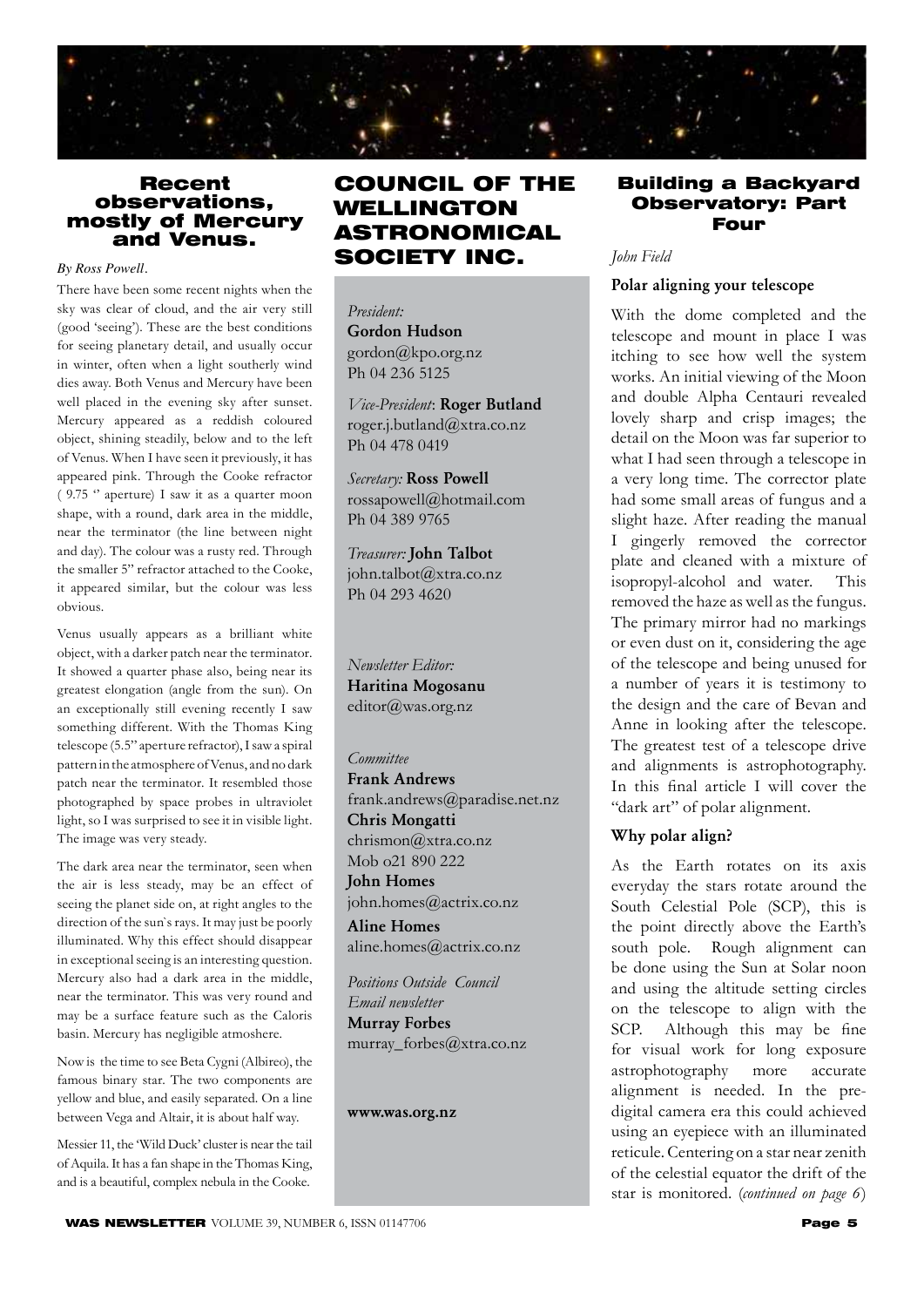

(*continued from page 5*) By adjusting the azimuth of the mount east or west you can align the scope to face due north. Following this, a star on the Celestial equator about 20 degrees above the east, or west, horizon is centered. Once again the drift is observed, this time the angle of the mount is adjusted in altitude to match so that it is centered on the SCP. This process requires time, patience and an illuminated reticule. Today, however, we can use a digital camera at prime focus to aid the process.

With a rough alignment completed and camera attached the telescope is pointed at the Celestial Equator near the zenith. Using a ISO setting of 800 you take a 130 second image of the night sky. For the first 10 seconds the



drive is left tracking as normal, then for 60 seconds you drive the telescope at its lowest speed east and then driven west for 60 seconds. If the mount is properly aligned the result would be a



straight line. If it is not aligned then there will a "VS." across the image.

By adjusting the mount east or west you keep repeating the process until the line is straight. Once this is done you point the telescope is pointed to a star about 20 degrees above the east/west horizon as with the drift alignment and the process repeated except you adjust the altitude until a straight line appears. Once this is done go back to the north and check your alignment here. Make any small adjustments, if needed, and you should be well aligned. By extending you exposure length you can get further accuracy. The only error that should no remain is Periodic Error due to errors in the drive and gears. To remove this you need to either use an illuminated reticule and manually correct or by using Periodic Error Correction Software. on along with the rope for opening and closing the shutter. Once complete the dome was lifted on to the walls.

Due to its fiberglass construction the dome was easily lifted by the four of us on to the wall. Once on the walls were adjusted to allow free running, if needed, shimes were placed under sections to allow even and free running of the dome. Following this we tightened all the wall units. A final check for free running was done, there is one lip which occasionally catches, and then walls were bolted to the floor. Internal fittings were installed and by four in the afternoon the observatory was complete!

The following evening I ran waterproof silicon sealant along the wall joints and around the base. During the wild weather we have recently had there have two small leaks around the dome floor that I will reseal when the weather improves, but otherwise the dome has been completely dry. I am very impressed with the design and ease of installation and would recommend these domes happily.

With the dome complete I installed the mount and telescope on the pier and the next challenge, which I will cover next month, is to polar align the scope.

## August Crossword answers

Across *CEPHEID' A type of pulsating variable star, often used for distance measurements; 5. MESSIER' a catalogue; 8. ASTEROID' road site (anagram); 11. CANOPUS' Autahi; 13. LATITUDE' allow some leeway; 18. ATOM' smallest indivisible piece of a element; 23. REDGIANT' A type of star whose core hydrogen has been used up.; 26. LEO' A lion*  circling the Earth; 27. VENUS, a very cloudy planet; *28. DEWCAP' used to prevent moisture condensing on a telescope; 29. FUSION' process that powers stars; 31. PELE' volcano on Io; 33. VEGA' alpha Lyr; 3 5 . S CH M I D T ' t y p e o f t e l e s c o p e ; 37. HELIUM' second most common element; 38. MASS' I weight 6 times less on the Moon, but still have the same ???; 39. IO, One of the Galilean satellites; 40. HOUR' unit of time; 43. DESDEMONA' A satellite of Uranus, a character in Othello; 44. UFO' flying saucer; 46. REDPLANET' Mars;*  47. GIOTTO, Name of ESA spacecraft that intercepted *Halley's comet; 50. NEAREARTHOBJECT' NEO (abbrev); 51. CLUSTER' An open or globular ...; 52. LONGITUDE' Latitude and ?;*

Down *1. SCORPIUS' constellation with a*  sting; 2. VIRGO, Constellation with Spica; *4. PARALLAX' apparent shift of an object against a distant background due to the observer's movement; 6. SMC' satellite galaxy to the Milky Way; 7. GAS' solid, liquid or ...; 9. ION' an arrested atom; 10. RUTHCRISP' Carter Observatory's public telescope; 12. NOVA' a new star; 14. EARTH' Tellus; 15. LOKI' volcano on Io; 16. ZODIAC' also a small inflated rubber boat; 17. BAR' some spiral galaxies have one; 19. HST' an orbiting telescope; 20. ECLIPSE' to block light from another object; 21. NOON' mid-day; 22. DINOSAURS' an asteroid may have done them in; 24. ECLIPTIC' plane of Earth's orbit around the Sun; 25. NADIR' opposite to zenith; 30. NORTH' thorn*  (anagram); 32. EQUINOX, 23rd September; *34. TAURUS' You don't want this constellation in a China shop; 36. PANDORA' a shepherd satellite of Saturn's F ring, also the first women in Greek mythology; 39. ICE' frozen liquid; 40. HALO' angels and galaxies both have one; 41. SHEPHERD' astronaut; 42. POLARIS' The North Star; 43. DENEB' alpha Cygnus; 45. SOHO' satellite observatory studying the Sun; 48. DAY' 24 hours; 49. LMC' could be mistaken for a cloud;*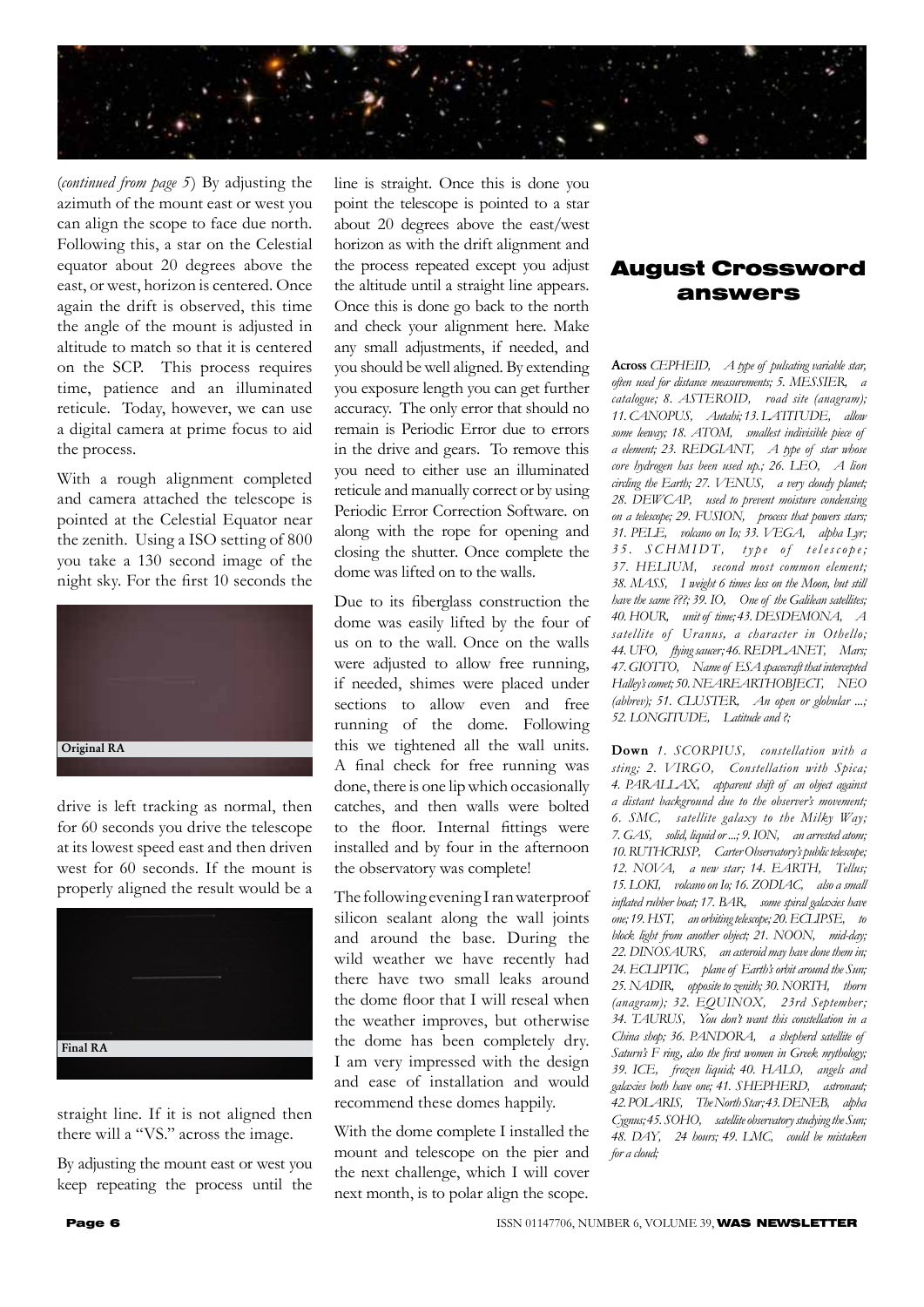



Cross Word with Murray Forbes

Across *4. Carter Observatory's public telescope; 5. could be mistaken for a cloud; 7. a new star; 10. mid-day; 12. The Seven Sisters; 13. Latitude and ?; 16. an orbiting telescope; 18. used to prevent moisture condensing on a telescope; 21. A satellite of Uranus, a character in Othello; 22. One of the Galilean satellites; 24. frozen liquid; 28. The North Star; 29. A lion circling the Earth; 30. Main Sequence stars cooler & smaller then the Sun, also the name of a cult sci fi/comedy series; 33. angels and galaxies both have one; 35. opposite to zenith; 36. Constellation with Spica; 38. Tellus; 39. satellite galaxy to the Milky Way; 40. I weight 6 times less on the Moon, but still have the same ???; 42. A type of star whose core hydrogen has been used up.; 46. A type of pulsating variable star, often used for distance measurements; 48. a shepherd satellite of Saturn's F ring, also the first women in Greek mythology; 50. smallest indivisible piece of a element; 51. alpha Lyr; 52. astronaut; 53. New Zealander; 54. a catalogue; 55. satellite observatory studying the Sun;* 

Down *1. constellation with a sting; 2. a very cloudy planet; 3. type of telescope; 5. allow some leeway; 6. an arrested atom; 8. thorn (anagram); 9. volcano on Io; 11. Name of ESA spacecraft that intercepted Halley's comet; 14. to block light from another object; 15. also a small inflated rubber boat; 17. star time; 19. solid, liquid or ...; 20. an asteroid may have done them in; 23. some spiral galaxies have one; 25. 23rd September; 26. second most common element; 27. flying saucer; 31. alpha Cygnus; 32. Largest galaxy in the Local Group; 34. a double star; 37. Mars; 41. horizontal angle around the sky; 43. 24 hours; 44. road site (anagram); 45. You don't want this constellation in a China shop; 47. an open cluster in Taurus; 49. volcano on Io;*

**WAS NEWSLETTER** VOLUME 39, NUMBER 6, ISSN 01147706 **Page 7**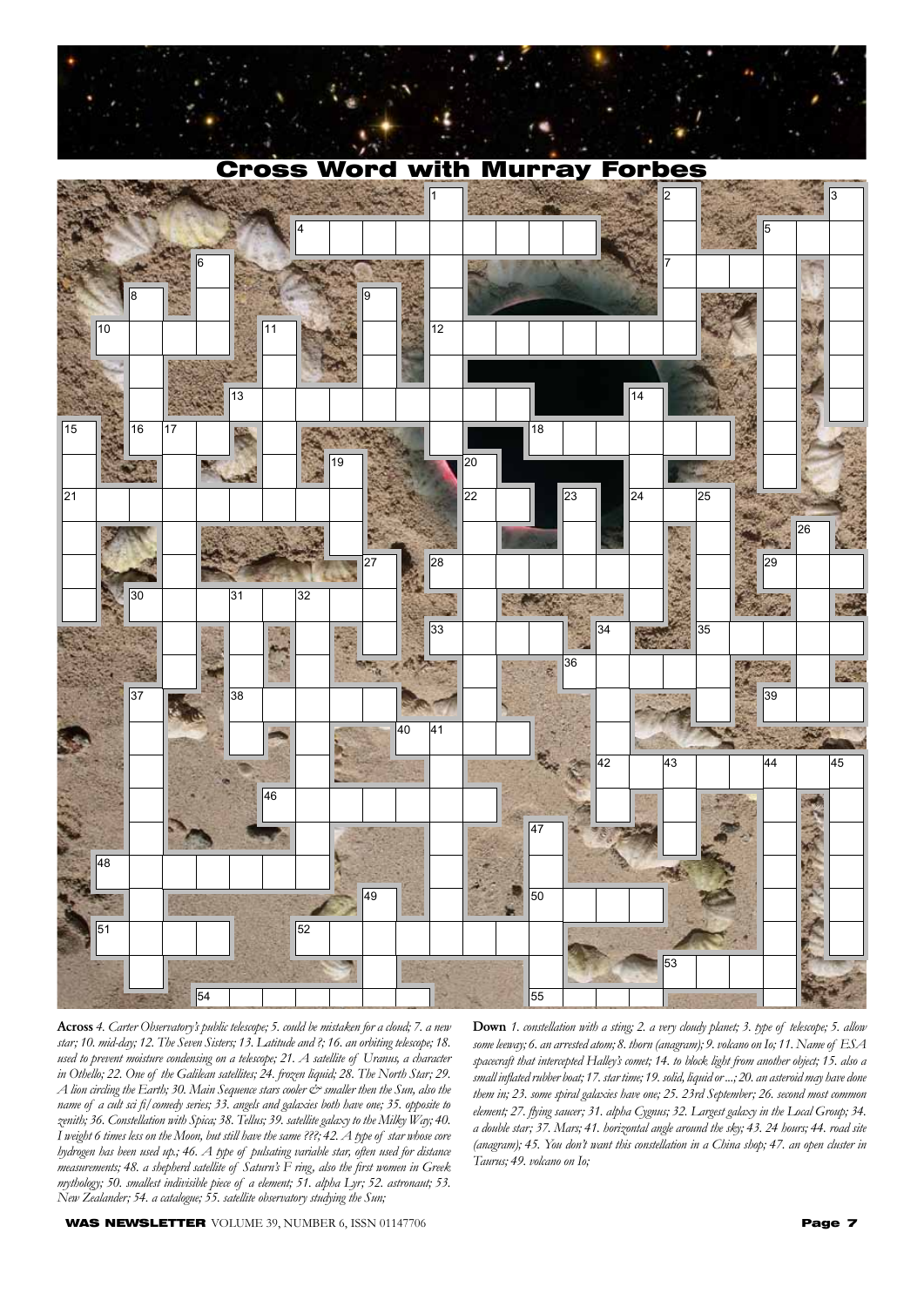



#### Evening sky in September 2010

To use the chart, hold it up to the sky. Turn the chart so the direction you are looking is at the bottom of the chart. If you are looking to the south then have 'South horizon' at the lower edge. As the earth turns the sky appears to rotate clockwise around the south celestial pole (SCP on the chart). Stars rise in the east and set in the west, just like the sun. The sky makes a small extra clockwise rotation each night as we orbit the sun.

Venus is the brilliant 'evening star', appearing in the west at sunset. Orange Mars is below it but much fainter. Jupiter, bright and golden, rises due east in the early evening at the beginning of the month and is up at dusk by the end. Orange Antares, the Scorpion's heart, is west of the zenith. The Scorpion's tail, a.k.a. the fish-hook of Maui, curls toward the zenith. Crux, the Southern Cross, and the Pointers are in the south-west. Canopus is near the south horizon, moving up into the eastern sky. Vega shines on the opposite horizon. The Milky Way spans the sky from north to south. Arcturus twinkles red and green as it sets in the northwest.

Chart produced by Guide 8 software; www.projectpluto.com. Labels and text added by Alan Gilmore, Mt John Observatory onal produced by Guide o soliware, www.projectpluto.com. Labels and text added by Alan Gilmore, Mt J<br>of the University of Canterbury, P.O. Box 56, Lake Tekapo 7945, New Zealand. www.canterbury.ac.nz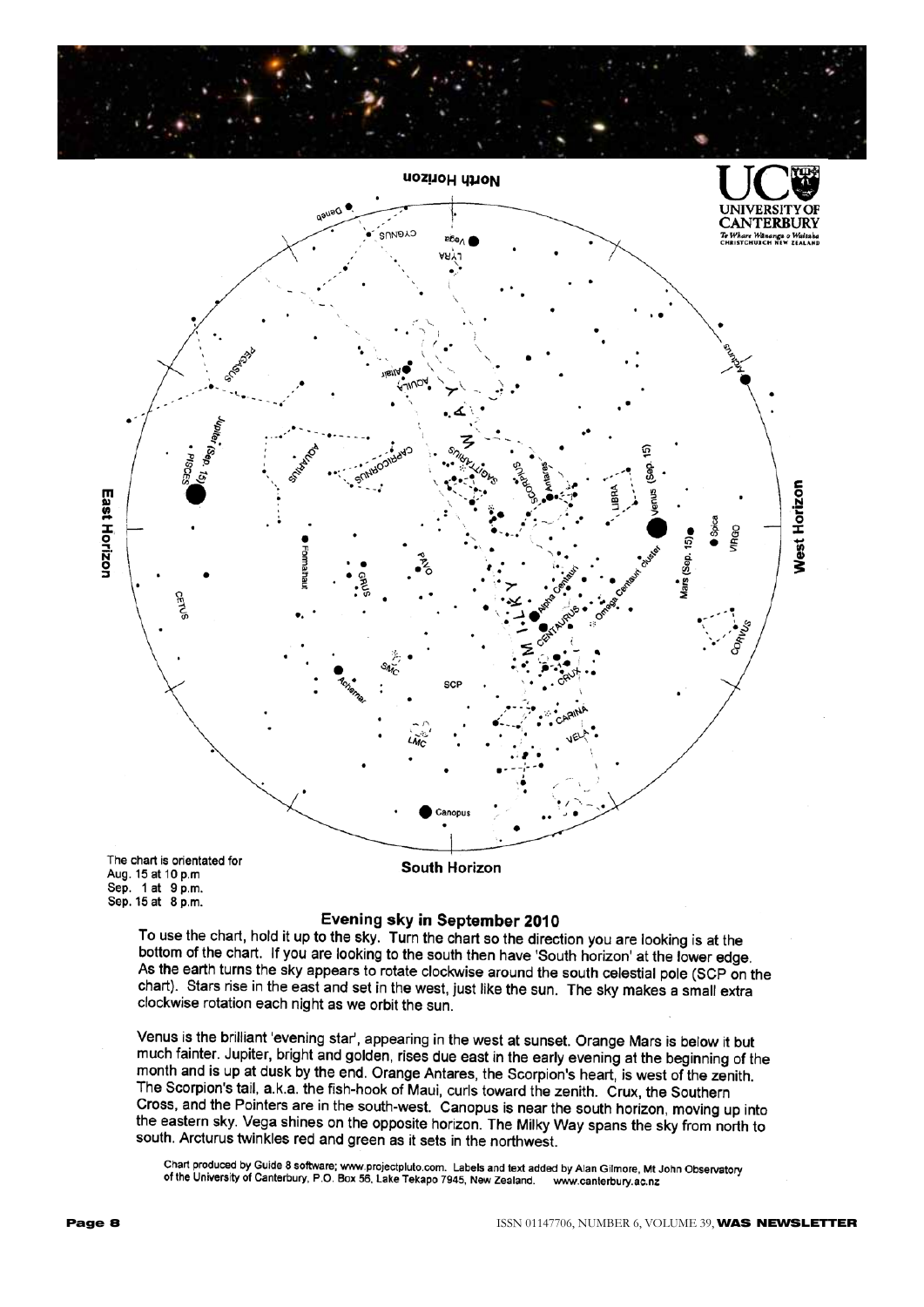

## The Evening Sky in August 2010

Venus, the brilliant 'evening star' (planet really), appears in the west soon after sunset. You can see it in daylight, if you know where to look. It sets in the southwest in the dark late evening sky. In a telescope it looks like a crescent moon, getting taller and thinner through the month as it comes closer and turns more of its dark side toward us. In September Venus's distance shrinks from 89 million km to 56 million km. Venus is the same size as Earth and is covered with white cloud.

At the beginning of September Venus is close to Spica, the brightest star in Virgo. Below them is reddish Mars. Through the month Venus and Mars hold their relative positions as Spica and other stars slip down past them. Mars is on the other side of the sun from us, 330 million km away, so it is very small in a telescope.

Jupiter is in the eastern sky in the evening. At the beginning of the month it rises before 8 pm; by the end of September it is above the horizon at dusk. It is the second brightest 'star' after Venus and shines with a steady golden light. Binoculars will show the disk of Jupiter. A small telescope easily shows its four big moons and the parallel stripes in Jupiter's clouds. Jupiter is the biggest planet by far, as heavy as all the other planets combined. It is nearly 12 times wider than the earth at the equator and 320 times Earth's mass. It spins once in 10 hours, stretching it at the equator. It is at its closest now, 590 million km from us. Jupiter is north of overhead at midnight and low in the west at dawn.

Canopus, the second brightest star, is near the south skyline at dusk. It swings upward into the southeast sky through the morning hours. Canopus is a truly bright star: 13 000 times the

sun's brightness and 300 light years\* away. On the opposite horizon is Vega, one of the brightest northern stars. It is due north at dusk and sets in the late evening. Arcturus, the brightest northern star, sets in the northwest at dusk. It often twinkles red and green as the air splits up its orange light.

Midway down the southwest sky are 'The Pointers ', Beta and Alpha Centauri. They point down to Crux the Southern Cross. Alpha Centauri is the third brightest star. It is also the closest of the naked eye stars, 4.3 light years away. And it is a binary star: two sun-like stars orbiting each other in 80 years. A telescope magnifying 50x will split the pair. Beta Centauri, along with most of the stars in Crux, is a blue-giant star hundreds of light years away.

West of overhead the orange star Antares marks the heart of the Scorpion. The Scorpion's tail hooks toward the zenith like a back-to-front question mark, the 'fish-hook of Maui' in Maori star lore. Antares is a red giant star: 600 light years away and 19 000 times brighter than the sun. Red giants are stars wringing the last of the thermonuclear energy out of their cores. Antares is expected to explode as a supernova in the next few million years. Above Scorpius is 'the teapot' made by the brightest stars of Sagittarius. It is upside down in our southern hemisphere view.

The Milky Way is brightest and broadest overhead in Scorpius and Sagittarius. In a dark sky it can be traced down past the Pointers and Crux into the south. To the north it crosses Altair, meeting the skyline right of Vega. The Milky Way is our edgewise view of the galaxy, the pancake of billions of stars of which the sun is just

one. The thick hub of the galaxy, 30 000 light years away, is in Sagittarius. The actual centre is hidden by dust clouds in space. The nearer clouds appear as gaps and slots in the Milky Way. A scan along the Milky Way with binoculars shows many clusters of stars and some glowing gas clouds, particularly in the Carina region below Crux, and in Scorpius and Sagittarius.

*\*A light year (l.y.) is the distance that light travels in one year: nearly 10 millin million km or 1013 km. Sunlight takes eight minutes to get here; moonlight about one second. Sunlight reaches Neptune, the outermost major planet, in four hours. It takes four years to reach the nearest star, Alpha Centauri.*

Notes by Alan Gilmore, University of Canterbury's Mt John Observatory, P.O. Box 56, Lake Tekapo 7945, New Zealand. www.canterbury.ac.nz

## OBSERVING AT

#### THOMAS KING

All public observing evenings will be held at the Thomas King Observatory run by our Observatory Director Ross Powell. from 7:30. Ring Ross on 389 9765 to check if there are public observing evenings on most FRIDAYS, starting as soon as it gets dark depending on the weather and Ross's availability.